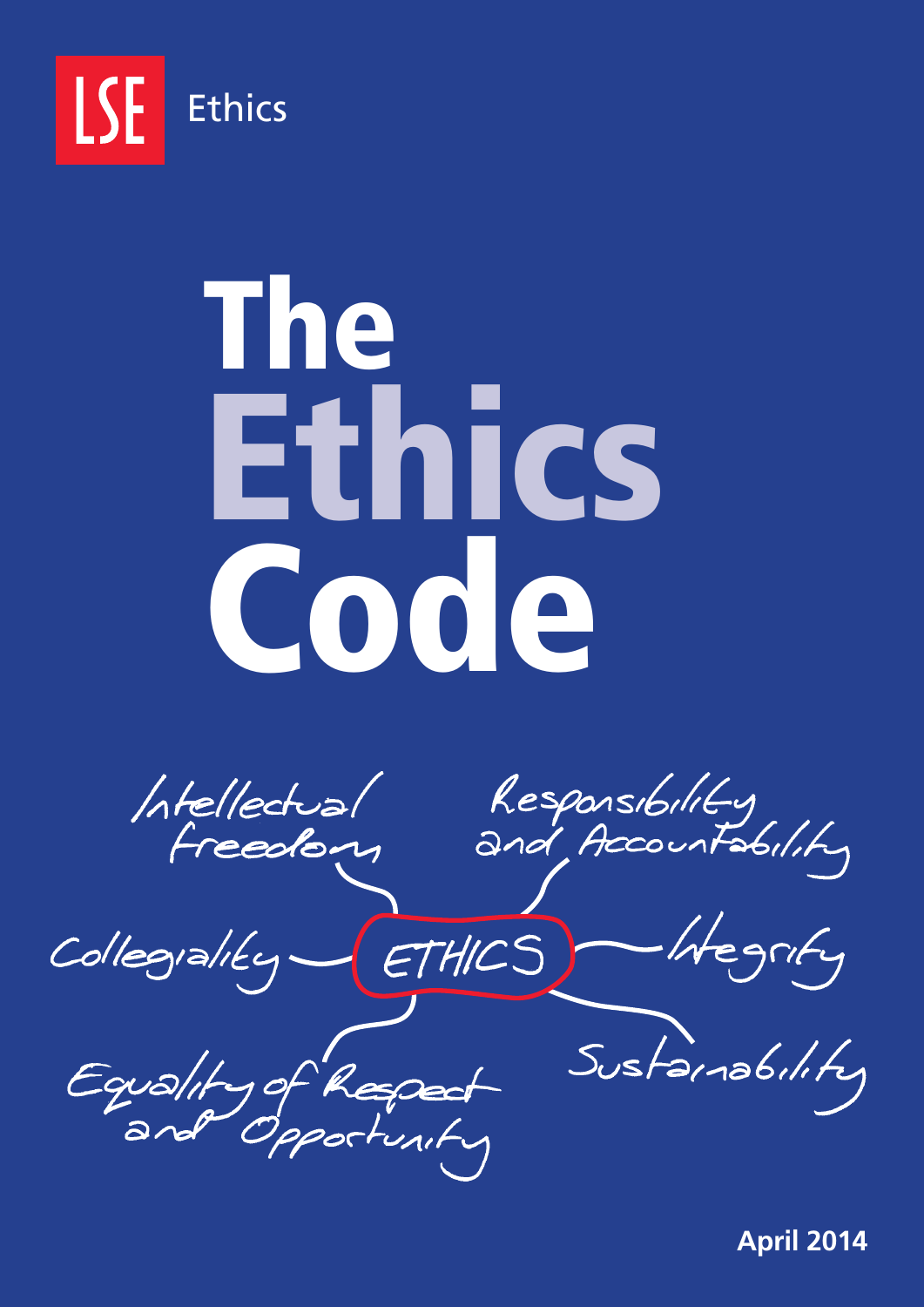## The Ethics Code

The whole LSE community, including all staff, students, and governors of LSE, are expected to act in accordance with the principles which are set out in this Code under the following headings:

- **Responsibility and Accountability**
- • **Integrity**
- • **Intellectual Freedom**
- **Equality of Respect and Opportunity**
- **Collegiality**
- **Sustainability.**

Council, Academic Board, their subsidiary committees, and the management of the School are responsible for the promotion, implementation, and application of the Code.

The principles set out in this Code should be taken into account when making decisions at all levels of the School.

# Ethical Guidelines

It is impossible to devise a single set of rules to resolve every ethical dilemma which members of the LSE community may face. Instead, the principles in the Ethics Code should guide the exercise of judgement in individual cases. The following guidelines provide further information on how each principle should apply in practice, and lists some of the policies and procedures by which individual issues are presently addressed.

## **Decision making step-by-step**

Three simple steps should be followed to identify and resolve the ethical implications of individual decisions and actions:

- **1** Consider whether what you plan to do is compatible with the principles in the Ethics Code. Further guidance is often available from existing policies, several of which are listed in the following text.
- **2** Ask yourself how you would explain your actions if you had to justify them to close friends and family, or if they were on the front page of a newspaper. What would be the impact on your reputation, or that of the School? How would you feel about asking someone else to do what you are proposing to do?
- **3** Seek advice from an appropriate person, such as a colleague or line manager, or one of the School committees tasked with handling ethical matters. Specific committees handle research ethics and the ethics of receiving external grants and donations, while the Ethics Policy Committee will consider dilemmas of particular difficulty where principles may conflict.
- **4** Where possible, keep a record of your decision making and the rationale behind it.

For general queries please email **ethics@lse.ac.uk** 

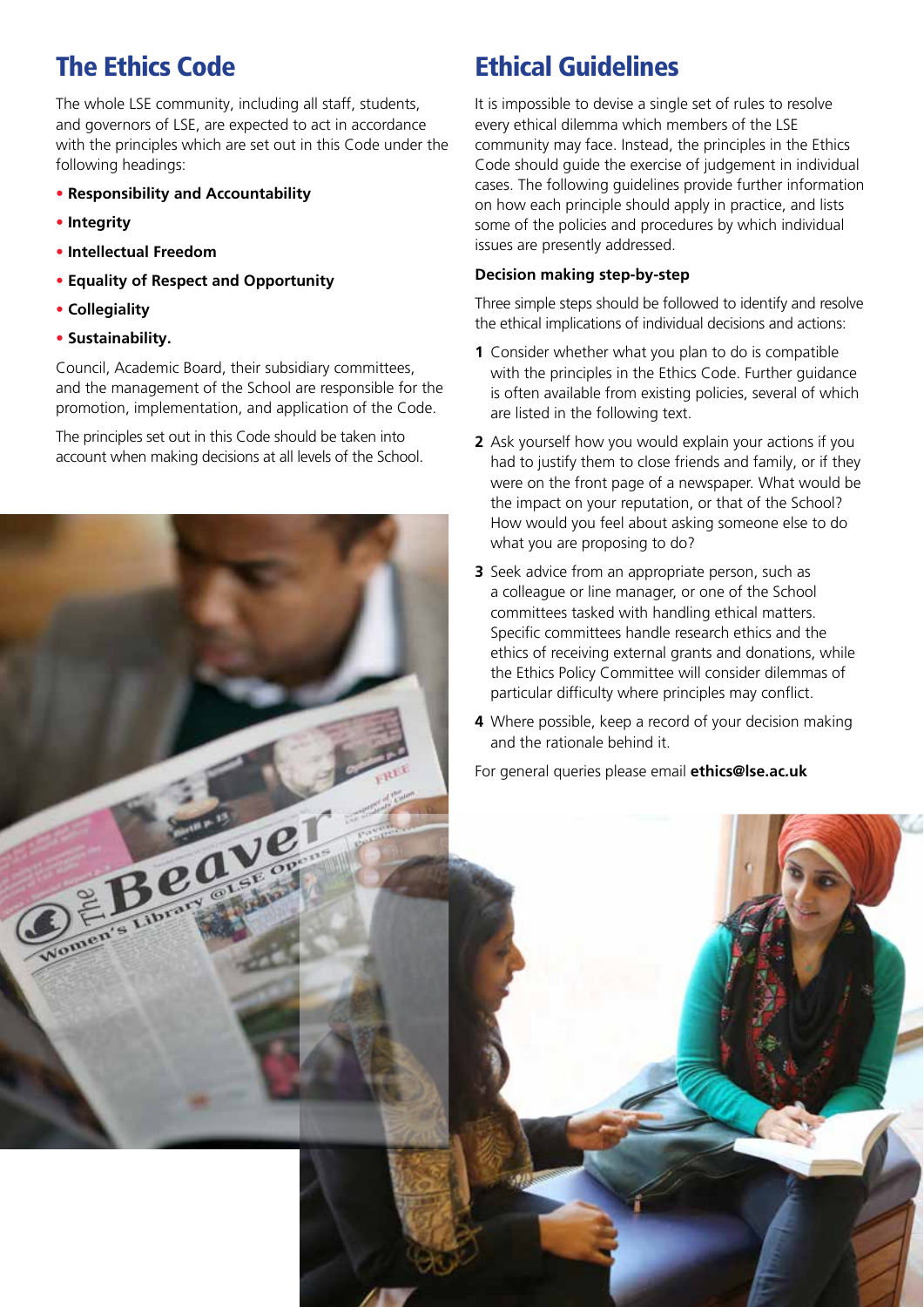## 1. Responsibility and Accountability

In order to uphold our commitment to responsibility and accountability, we will:

- **1.1.** Embed the principle of individual responsibility at every level of the School's management and governance structures.
- **1.2.** Raise concerns relating to ethical matters as they arise.

## **Further Information**

- [Ethics website](http://www.lse.ac.uk/ethics)
- [Ethics Policy Committee](http://www.lse.ac.uk/ethicspolicycommittee)
- [Public Interest Disclosure Procedure.](http://www2.lse.ac.uk/intranet/staff/schoolRegulations/LSEPublicInterestDisclosureProcedure.aspx)

## 2. Integrity

In order to uphold our commitment to integrity, we will:

- **2.1.** Be honest and truthful.
- **2.2.** Act in accordance with all relevant legislation and statutory requirements.
- **2.3.** Declare interests and appropriately manage possible conflicts.
- **2.4.** Be transparent and consistent in our decision making.
- **2.5.** Maintain our independence in engaging with outside parties.
- **2.6.** Conduct fundraising activities in line with the principles set out in the Ethics Code.

### **Further Information**

- [Policy against Bribery and Fraud](http://www.lse.ac.uk/intranet/LSEServices/policies/pdfs/school/fraPol.pdf)
- [Data Protection Policy](http://www2.lse.ac.uk/aboutLSE/dataProtection/Home.aspx)
- [Freedom of Information Guide](http://www.lse.ac.uk/intranet/LSEServices/legalAndCompliance/FOI/Home.aspx)
- [Procedure for Ethical Screening of Grants and Donations](http://www.lse.ac.uk/intranet/LSEServices/policies/pdfs/school/proEthScr.pdf)
- [Guidance on Personal Relationships at Work](http://www2.lse.ac.uk/intranet/staff/humanResources/changingCircumstancesMovingOn/relationshipsAtWork.aspx)
- [Procurement \(Financial Regulations\)](https://www2.lse.ac.uk/intranet/LSEServices/financeDivision/internal/staff/pdf/financialregulations.pdf)
- [Service Complaints Procedure](http://www2.lse.ac.uk/intranet/staff/schoolRegulations/serviceComplaints.aspx)
- [Student Complaints Procedure](http://www2.lse.ac.uk/intranet/staff/schoolRegulations/principlesAndProceduresForTheConsiderationOfStudentComplaints.aspx)
- [Statement on Socially Responsible \(Ethical\) Investment](http://www.lse.ac.uk/intranet/LSEServices/policies/pdfs/school/socResInvPol.pdf)
- [Disciplinary Procedure for Students.](http://www2.lse.ac.uk/intranet/staff/schoolRegulations/disciplinaryRegulationsForStudents.aspx)

# 3. Intellectual Freedom

In order to uphold our commitment to intellectual freedom, we will:

- **3.1.** Protect individuals' freedom of expression.
- **3.2.** Uphold the freedom to research and convey research findings.

#### **Further Information**

- [Code of Practice on Free Speech](http://www2.lse.ac.uk/intranet/staff/schoolRegulations/codeOfPracticeOnFreeSpeech.aspx)
- [Research Ethics Policy](http://www.lse.ac.uk/intranet/LSEServices/policies/pdfs/school/resEthPolPro.pdf)
- [Research Policy Documents.](http://www2.lse.ac.uk/intranet/researchAndDevelopment/researchPolicy/researchPolicydocuments/home.aspx)

## 4. Equality of Respect and **Opportunity**

To uphold our commitment to equality of respect and opportunity, we will treat all people with dignity and respect and ensure that no person will be treated less favourably because of her/his role at the School, age, disability, gender (including gender reassignment), race, religion or belief, sexual orientation, marriage and civil partnership, pregnancy and maternity and social and economic background.

#### **Further Information**

- [HR Strategy and Policies, including Equality, Diversity](http://www.lse.ac.uk/intranet/staff/humanResources/aToZOfDocumentsAndInformation.aspx)  and Wellbeing policies
- [Harassment and Bullying Policies: Staff and Students](http://www2.lse.ac.uk/intranet/staff/schoolRegulations/harassmentPolicy.aspx)
- [Rules Relating to Student Activities](http://www2.lse.ac.uk/intranet/staff/schoolRegulations/rulesRelatingToStudentActivities.aspx)
- [Single Equality Scheme](http://www2.lse.ac.uk/intranet/staff/equalityAndDiversity/docs/schemeNarrative1.pdf)
- [Student Charter](http://www2.lse.ac.uk/intranet/LSEServices/policies/pdfs/school/stuCha.pdf)



Links to all the documents listed under further information are available on the online version of this booklet: **[lse.ac.uk/ethicscode](http://www.lse.ac.uk/ethicscode)**